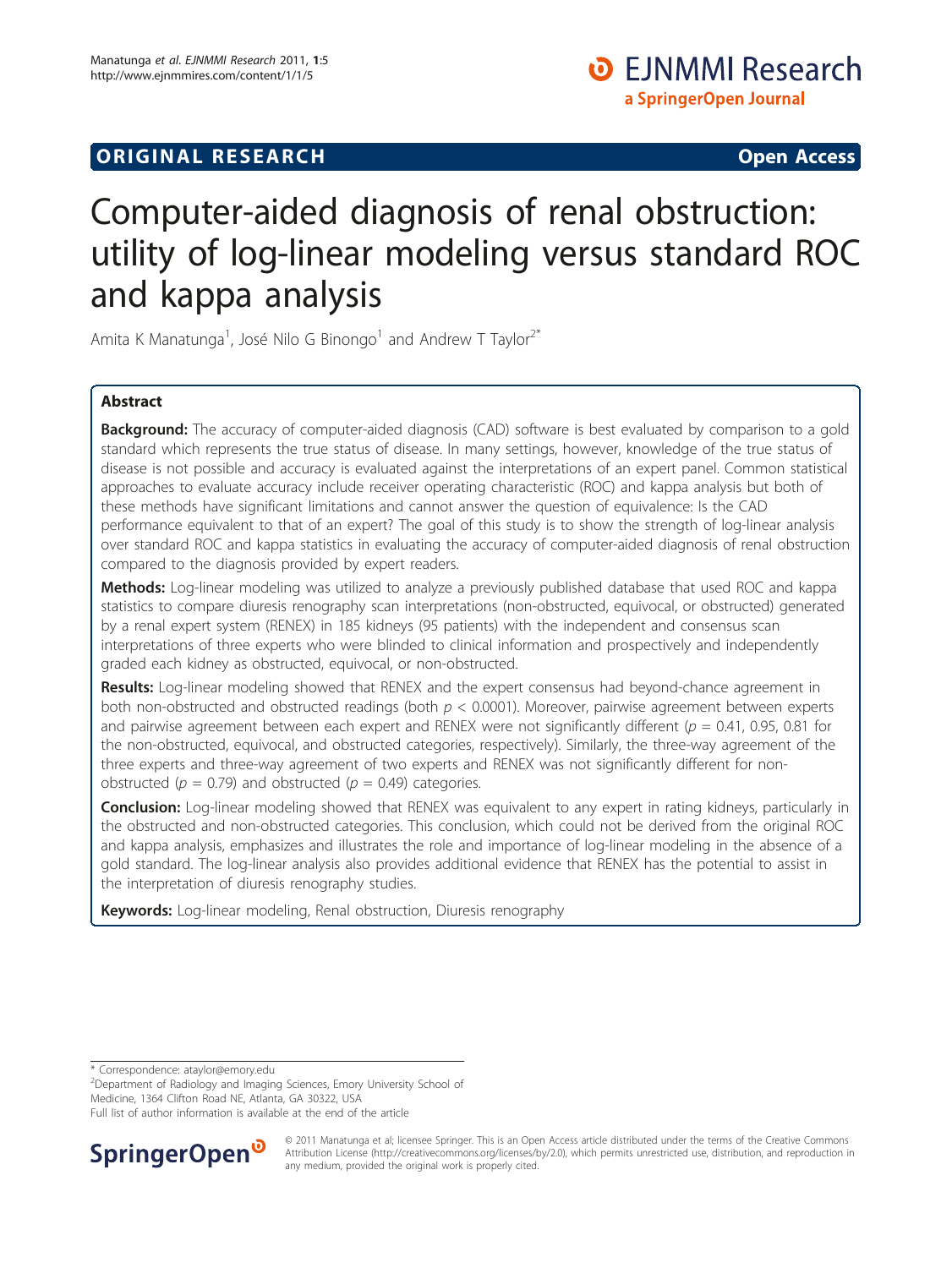## Background

The increase in the number and complexity of diagnostic studies, subjectivity in image interpretation, physician time constraints, and high error rates have stimulated the development of computer-aided diagnostic (CAD) tools to help nuclear medicine physicians and radiologists interpret studies at faster rate and with higher accuracy [[1-5](#page-6-0)]. The introduction of new decision support tools, however, has raised a critical question: What is the best way to evaluate the performance of these new diagnostic tools? Ideally, the accuracy of a new diagnostic tool should be measured against a gold standard which represents the true status of the disease, i.e., disease present or disease absent. Unfortunately, in many circumstances, a gold standard is not available due to the fact that the gold standard is unacceptably invasive, prohibitively expensive, or simply non-existent [[6](#page-6-0)-[9\]](#page-7-0). A common approach to this problem is to compare the diagnosis of a new CAD tool with those of expert readers. However, since experts do not always agree, the CAD diagnosis is often compared to a consensus diagnosis of experts. The best standard, however, is not how well the new diagnostic tool performs compared to a consensus interpretation of experts but to determine if its performance is equivalent to the diagnostic performance of any expert. When the performance of the new CAD tool is equivalent to any expert, the new computer-aided tool can be considered to be sufficient to assist in scan interpretation.

Receiver operating characteristic (ROC) and kappa methodologies have been and continue to be popular methods to assess the reliability of computer-aided diagnosis tools [[7,](#page-6-0)[8,10-12\]](#page-7-0), but both of these common approaches have significant limitations. ROC analysis requires an independent measure of truth, and it requires the measure to be dichotomized (e.g., disease present or absent). In practice, image interpretation may not be definitive and the report may be qualified by terms like "indeterminate," "possible" or "questionable." In contrast, kappa statistics [\[13,14](#page-7-0)] measure the degree of agreement beyond that expected by chance alone. For example, when there are three categories such as "normal", "equivocal", and "obstruction" in rating of kidney images, the kappa statistic provides a number between 0 and 1, indicating the strength of agreement beyond chance across all categories. A major disadvantage of kappa is that, by construction, it provides an overall summary of beyondchance agreement across all categories and there is a loss of information [[14\]](#page-7-0) in summarizing the data and it does not specifically address how two raters agree on a certain category. Moreover, kappa-type statistics [\[9,15,16](#page-7-0)] can be heavily influenced by the distribution of disease in the population as well as by differences or similarities among raters [[17\]](#page-7-0). It is also difficult to interpret the magnitude of the kappa statistic, particularly the degree to which a change can be considered to be an improvement. For example, is kappa =  $0.7$  clinically superior to kappa =  $0.6$ in terms of agreement? In fact, common statistical methods such as kappa and ROC are not designed to determine if a computer-aided diagnosis tool provides interpretations that are "equivalent" to expert interpretations and a new framework is needed for addressing these questions.

In this manuscript, we present a statistical modeling approach [[16\]](#page-7-0) called log-linear modeling which is more informative and useful for evaluating a new computeraided diagnostic tool against experts than ROC curves and kappa statistics. This approach can fully characterize the accuracy of computer-aided diagnosis tool against experts by evaluating the pattern of agreement across rating categories. Moreover, it can quantify the magnitude of the agreement and assess its statistical significance. In particular, the modeling approach can address the critical question: Is the performance of a new diagnostic tool equivalent to performance of an expert? To illustrate the added value of log-linear analysis over ROC and kappa, we compared the accuracy of a new CAD approach for the diagnosis of renal obstruction (RENEX) to the diagnosis provided by three experts where RENEX and the experts rated each kidney in a series of diuresis renography studies as non-obstructed, equivocal, and obstructed.

#### Methods

Institutional review board approval was obtained for this HIPAA-compliant study; the requirement for informed patient consent was waived. RENEX is a renal expert system for detecting renal obstruction using pre- and postfurosemide Tc-99 m mercaptoacetyltriglycine (MAG3) renal scans [[18](#page-7-0)]. RENEX consists of: (1) a parameter knowledge library with the list of the boundary conditions necessary for transforming the values of each quantitative parameter such as time to peak height of the renogram curve or time to half maximum counts  $(T1/2)$  to a certainty factor describing the degree of abnormality or normality of that parameter, (2) a knowledge base of heuristic rules that uses certainty factors describing the degree of normality or abnormality of specific parameters to generate new certainty factors specifying the likelihood of obstruction, (3) and an *inference engine* to combine the certainty factors of the rules and parameters to reach a final certainty factor (conclusion) in regard to obstruction [[19](#page-7-0)]. Detailed description of the architecture of RENEX is presented in a separate publication [[18\]](#page-7-0). RENEX was optimized using pilot data [\[18\]](#page-7-0) and prospectively validated [\[10](#page-7-0)].

This study analyzed a previously published data base that compared diuresis renography scan interpretation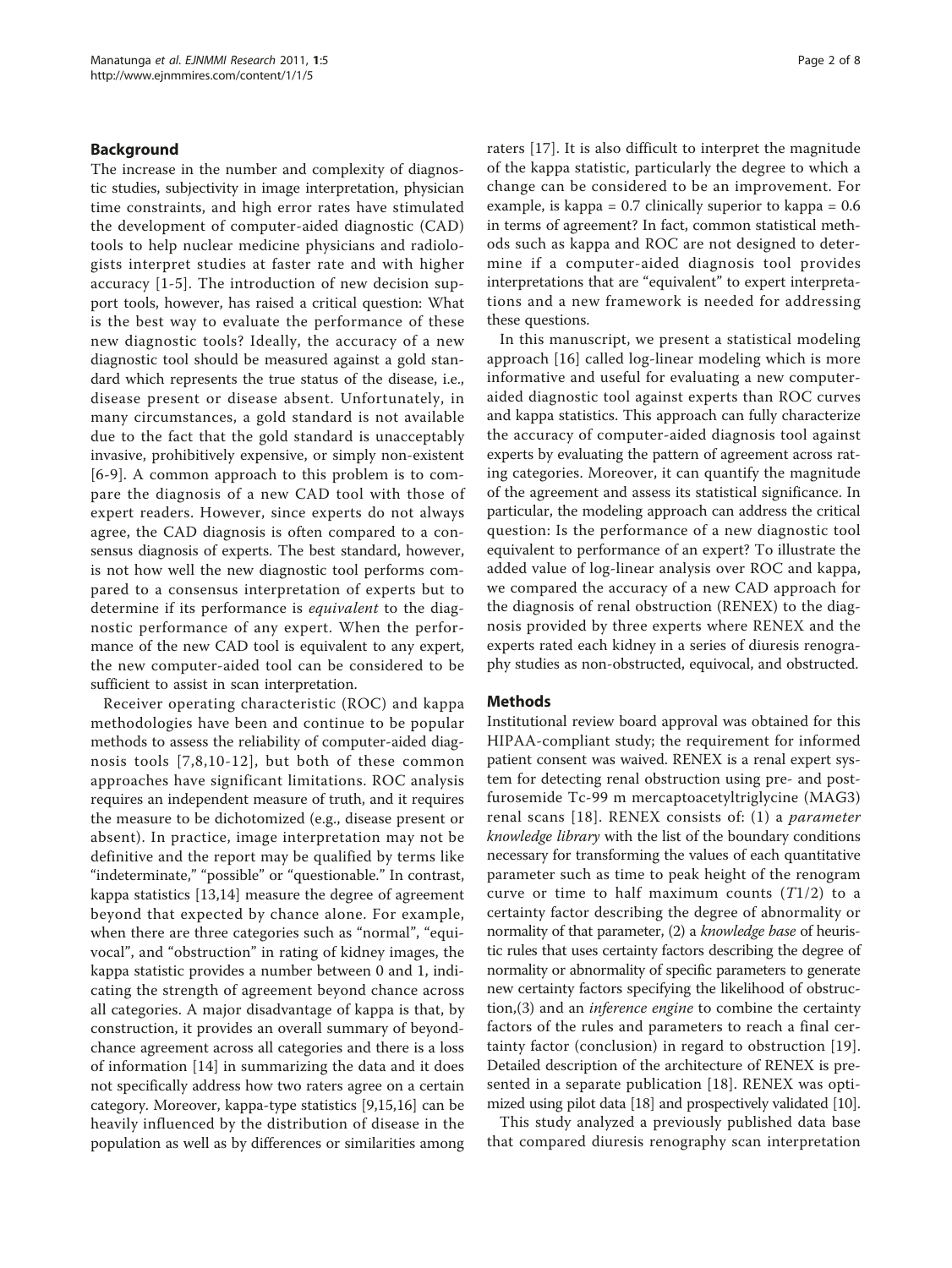<span id="page-2-0"></span>generated by RENEX with the consensus and individual scan interpretation of three experts using ROC and kappa analysis [\[10](#page-7-0)]. The database consisted of 95 patient studies (55 males and 40 females with a mean age of 58.6 years, SD = 16.5) and contained 185 kidneys classified by RENEX and three experts as obstructed, equivocal, or non-obstructed. Readers were defined as "expert" on the basis of the fact that each reader had > 20-years experience in full-time academic nuclear medicine, had multiple publications in renal nuclear medicine and have been invited to give renal nuclear medicine educational session as national radiology and nuclear medicine meetings. The experts were blinded to clinical information and had prospectively and independently rated each kidney as obstructed, equivocal, or nonobstructed; a consensus reading was subsequently obtained by resolving the differences of expert readings. RENEX analyzed the 95 patient studies based on quantitative parameters automatically extracted from baseline and furosemide acquisitions [[20,21](#page-7-0)] and used clinically validated optimal cut-off points to classify a kidney as obstructed, equivocal, or non-obstructed.

The diuresis renography protocol was a two-stage acquisition based on a minor modification of the consensus recommendations [\[22](#page-7-0)]. A 24-min baseline Tc-99 m MAG3 scan was first obtained. If there was prompt bilateral drainage, obstruction was excluded and furosemide was not administered; if there was delayed drainage in one or both kidneys, the patient received furosemide and an additional 20-min scan was obtained. Exclusion of clearly non-obstructed patients (those with a normal baseline acquisition who, consequently, did not receive furosemide) weighted the study population toward a higher percentage of patients with an indeterminate or obstructed kidney.

## Statistical modeling

Our primary interest in using a log-linear modeling approach was to characterize the overall structure of agreement present in the data. Carefully considering possible reasons why agreement is present, our modeling procedure can quantify the pattern and magnitude of agreement. For example, we can address the question as to whether agreement in the data is due to chance or due to actual agreement among the raters. Moreover, the actual rater agreement can be further divided into category-specific agreement components (obstructed, equivocal, non-obstructed) because it is possible to have different agreement patterns in each of the different response categories. These various components were incorporated by specifying a series of statistical models, starting with the independence model. Goodness-of-fit tests were conducted to select the best model that characterizes the structure of agreement present in the data. For model

selection, significance level  $\alpha$  = 0.05 was used. Once a model was selected, we used the more conservative significance level of  $\alpha$  = 0.01 due to multiple comparisons.

We employed an appropriate log-linear model to address the two questions:

- 1. How does the rating of RENEX compare with the consensus interpretation of three experts?
- 2. How does the rating of RENEX compare with the interpretations of the individual experts?

To address the first question, we treated consensus reading as the interpretation of one expert. To address the second question, we evaluated two agreement patterns: (1) pairwise agreement (i.e., two raters) and (2) three-way agreement (i.e., three raters). This evaluation allowed us to determine if the performance of RENEX was equivalent to the performance of expert readers.

## Comparison of RENEX to the consensus interpretation

To investigate the agreement between RENEX and expert consensus, we developed a sequence of nested log-linear models starting with the simplest model, a baseline model for Table 1. This model is also called the independence model which assumes that the agreement between consensus and RENEX is due to chance alone. The cell count in the  $3 \times 3$  table is modeled via two components: a separate effect due to RENEX and a separate effect due to consensus interpretation.

Experts are expected to agree among themselves more often than chance would allow. In this case, expert ratings will not be independent and an association in the  $3 \times 3$ contingency table will exist. The resulting rating pattern may thus be described by a configuration with a larger number of counts on the main diagonal than would be expected under independence. If this pattern occurs, the independence model fits the data poorly. When the independence model is not adequate to explain the data, a component measuring the extra agreement present on the main diagonal is added to the model. This model is referred to as the homogeneous agreement model and assigns equal strength of agreement between RENEX and consensus readings across each category (non-obstructed, equivocal, and obstructed). The homogeneous agreement model thus has two components: the first representing

Table 1 Number of kidneys rated by RENEX and the consensus readings of experts  $(n = 185)$ 

| Consensus reading |           |            |  |  |
|-------------------|-----------|------------|--|--|
| Non-obstructed    | Equivocal | Obstructed |  |  |
| 101               |           |            |  |  |
| 14                | 13        |            |  |  |
|                   |           | २२         |  |  |
|                   |           |            |  |  |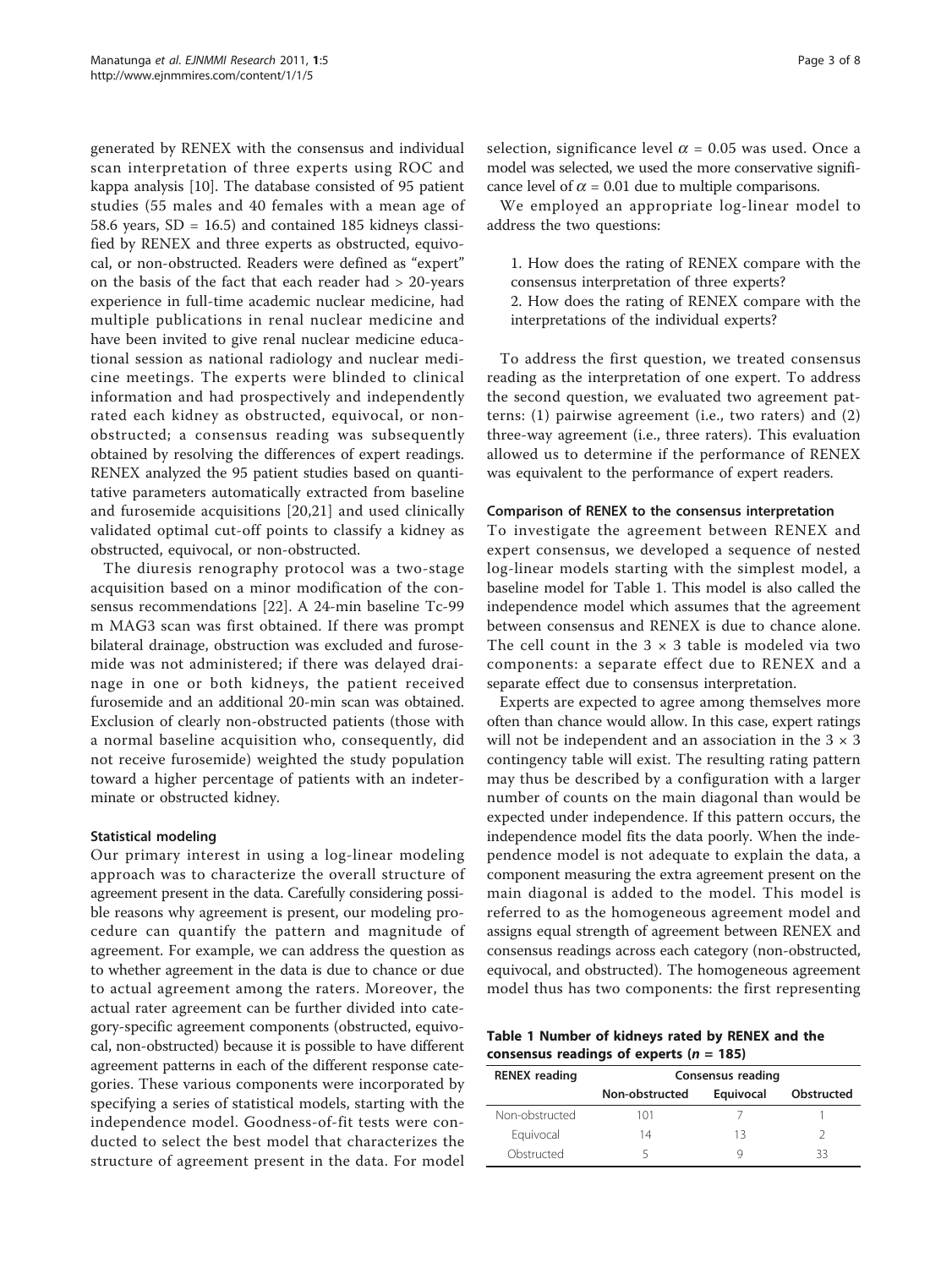chance, the second representing agreement. A significant positive agreement of the second component suggests positive agreement beyond that expected by chance.

When the homogeneous agreement model still cannot adequately capture the agreement information in the data, the homogeneous agreement term is replaced by three terms representing different agreement strengths in each reading category. This is called the non-homogeneous agreement model. Note that if all the categories have a uniform level of agreement, we will have the homogeneous agreement model. The modeling procedure is described in detail in the appendix.

The independence model, homogeneous agreement model, and non-homogeneous agreement model form a nested sequence of models. As such, a likelihood-ratio test can used to examine the improvement in fit. Regression coefficients associated with the agreement terms are calculated under the best-fitting model.

## Comparison of RENEX to expert raters

The goal of this comparison is to determine if the performance of the RENEX is actually equivalent to that of expert readers. There were three experts and RENEX; hence, the data could be considered as having four raters, each evaluating kidneys into three categories. To address the question of equivalence of RENEX with respect to individual expert readers, we compared the agreement within experts to the agreement between RENEX and experts. Because we had three experts, it was natural to consider two agreement patterns: (1) pairwise agreement and (2) three-way agreement. We thus examined the agreement between RENEX and individual experts by taking two or three raters at a time.

As before, we first started with the independence model which included effects due to all three experts and RENEX. Next, a model allowing pairwise agreement was considered. This was done by adding terms to the previous model which are effects due to pairwise agreement among experts and effects due to pairwise agreement between RENEX and an expert. This is the homogenous pairwise agreement model. The third model extended this homogeneous model by expanding the terms described in the homogeneous pairwise agreement model to reflect different strengths of pairwise agreement according to response categories. Finally, we considered the three-way agreement model by including effect due to three-way agreement among experts and three-way agreement among expert and RENEX. The modeling procedure is detailed in the appendix.

## Results

## Agreement between RENEX and the Consensus Interpretations

The agreement between RENEX and the consensus readings for 185 kidneys is shown in Table [1.](#page-2-0) The

expert system agreed with the consensus reading in 84% (101/120) of non-obstructed kidneys, in 92% (33/36) of obstructed kidneys, and in 45% (13/29) of equivocal kidneys.

To determine the best model for the agreement between RENEX and expert consensus, a series of models were examined. The likelihood-ratio statistics  $(G^2)$ for both the independence model,  $G^2 = 138.55$  [df (degrees of freedom) = 4,  $p < 0.001$ ] and homogeneous agreement model  $G^2 = 21.38$  (*df* = 3, *p* < 0.001) indicated that neither of these models was adequate to describe the data. (When performing the likelihood-ratio test in log-linear analysis, a model is considered adequate if its  $p$  value is *at or above 0.05*). For the nonhomogeneous agreement model,  $G^2 = 0.16$  (df = 1, p = 0.69) showing the adequacy of the model in describing the pattern of agreement; the agreement pattern in the data favors assigning different strengths of agreement to the three response categories.

The results based on the non-homogeneous agreement model are displayed in Table 2. Of the 185 kidneys, expert consensus classified 65%, 16%, and 19%, respectively, as non-obstructed, equivocal, and obstructed. On the other hand, RENEX classified 59%, 16%, and 25%, respectively, as non-obstructed, equivocal, and obstructed. The regression coefficients for the nonobstructed, equivocal, and obstructed categories were, respectively, 1.57 ( $p < 0.0001$ ), -0.28 ( $p = 0.37$ ), and 1.82  $(p < 0.0001)$ . These coefficients show that there was a significant positive agreement between RENEX and expert consensus in the non-obstructed and obstructed categories.

Both kappa [[10\]](#page-7-0) and log-linear analysis showed that consensus and RENEX interpretations agreed beyond chance; however the log-linear modeling approach further suggested that the agreement pattern among the three response categories was not uniform. In particular, RENEX and expert consensus rated the renal scans with high agreement in the non-obstructed and obstructed categories while they did not seem to agree well in the equivocal category.

|                      |  | Table 2 Agreement between RENEX and consensus for |  |
|----------------------|--|---------------------------------------------------|--|
| each rating category |  |                                                   |  |

| Category                    | Regression coefficient, $\delta^a$ (SE) | p value* |
|-----------------------------|-----------------------------------------|----------|
| Non-obstructed $(\delta_1)$ | 1.57(0.30)                              | < 0.0001 |
| Equivocal $(\delta_2)$      | $-0.28(0.31)$                           | 0.37     |
| Obstructed $(\delta_3)$     | 1.82(0.36)                              | < 0.0001 |

 $*$   $p$  < 0.05 indicates there is a significant beyond-chance agreement between RENEX and consensus readings in the corresponding category. <sup>a</sup>The  $\delta$ s reflect the strength of the beyond-chance agreement within each specific category.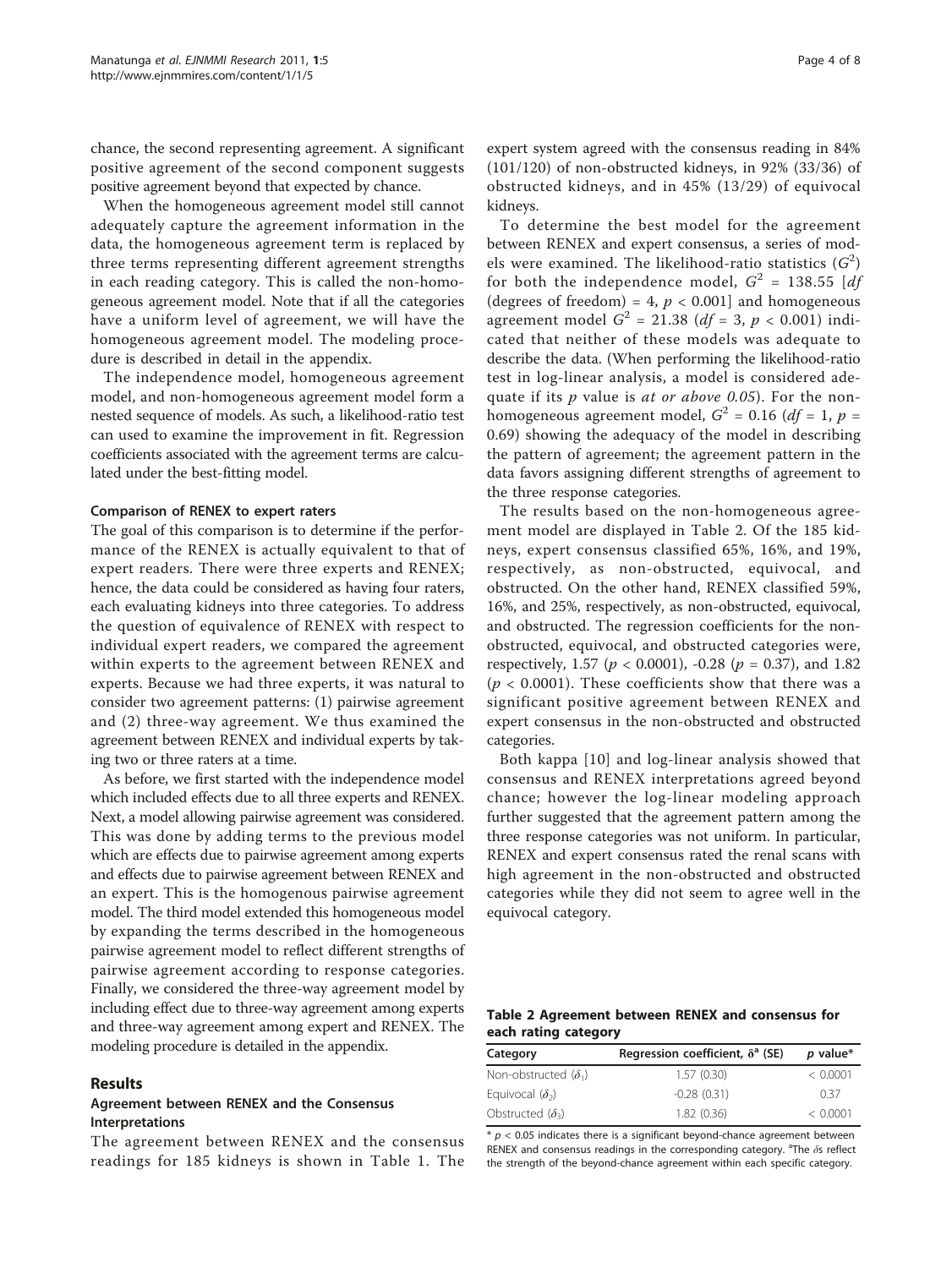## Agreement between RENEX and the Individual Experts

To address the question of whether RENEX is equivalent to an expert, we examined the pattern of agreement between experts and RENEX by considering pairwise agreement and three-way agreement.

1. Pairwise agreement within experts and between experts and RENEX. Based on likelihood-ratio tests, the non-homogeneous model ( $G^2 = 58.69$ ,  $df = 54$ ,  $p = 0.31$ ) was preferred over the independence model ( $G^2$  = 530.70,  $df = 72$ ,  $p < 0.0001$ ) and the homogeneous model ( $G^2 = 102.61$ ,  $df = 66$ ,  $p < 0.01$ ). The results based on the non-homogeneous agreement model are displayed in Table 3. Although the pattern of pairwise agreement is not apparent across all raters, coefficients in the non-obstructed category seem to indicate positive significant agreement. A hypothesis-testing approach provides more insight into the pattern of agreement, which is described next.

Tests of hypothesis in Table 3 indicated that for all response categories, the pairwise agreement among experts was the same ( $p = 0.15, 0.08, 0.11$ , respectively, for the non-obstructed, equivocal, and obstructed categories). Moreover, the pairwise agreement between RENEX and an expert are also the same ( $p = 0.47, 0.34$ , 0.58, respectively, for the non-obstructed, equivocal and obstructed categories). Finally, the overall pairwise agreement between two experts and the overall pairwise agreement between RENEX and an expert are the same  $(p = 0.41, 0.95, 0.81,$  respectively). Hence, pairwise agreement appeared to remain the same when an expert was replaced by RENEX. In terms of pairwise comparisons, the performance of RENEX is equivalent to that of an expert.

2. Three-way agreement within experts and between experts and RENEX. Based on likelihood-ratio tests, the non-homogeneous agreement model ( $G^2 = 61.63$ ,  $df =$ 60,  $p = 0.42$ ) was preferred over the homogeneous agreement model ( $G^2 = 113.60$ ,  $df = 68$ ,  $p < 0.001$ ) showing that the pattern of three-way agreement in the data is different for the three response categories. The results based on the non-homogeneous agreement model are displayed in Table [4.](#page-5-0) Coefficients in the non-obstructed and obstructed categories indicate significant positive agreement. Tests of hypothesis suggest that agreement among three experts is the same as agreement among two experts and RENEX for the non-obstructed ( $p = 0.79$ ), obstructed ( $p = 0.49$ ) and equivocal categories ( $p = 0.03$ ). Since none of these values reached the level of significance ( $p \le 0.01$ , Table [4](#page-5-0)), RENEX appears to be equivalent to an expert in all three categories.

## **Discussion**

One goal of this manuscript was to show the advantages of log-linear regression analysis when a gold standard is absent by analyzing a previously published database that assessed the accuracy of computer-aided diagnosis of renal obstruction against the diagnosis provided by expert readers using kappa and ROC methods [\[10\]](#page-7-0). In the ROC analysis, the expert consensus was used as the gold standard but this approach is problematic because ROC analysis should have a gold standard independent of the test under evaluation. Unfortunately, this problem occurs whenever an expert panel is used as the gold standard. Secondly, ROC analysis requires just two categories, disease present or disease absent. To apply ROC analysis, equivocal interpretations have to be placed into the disease present or disease absent category [[10\]](#page-7-0). This requirement may obscure critical information and fails to represent the clinical setting where some interpretations are, in fact, equivocal.

|                                                                                                                                                    | Log-linear model coefficients      |                        |                                                                                             |                         |                       |                       |  |
|----------------------------------------------------------------------------------------------------------------------------------------------------|------------------------------------|------------------------|---------------------------------------------------------------------------------------------|-------------------------|-----------------------|-----------------------|--|
|                                                                                                                                                    | <b>Between experts</b>             |                        |                                                                                             | <b>RENEX and expert</b> |                       |                       |  |
|                                                                                                                                                    | $E_1E_2$<br>$E_1E_3$               |                        | $R E_1$<br>$E_2E_3$                                                                         |                         | R E <sub>2</sub>      | $R E_3$               |  |
|                                                                                                                                                    | $[\delta_{m1}, (SE)]$              | $[\delta_{m2}$ , (SE)] | $[\delta_{m3},$ (SE)]                                                                       | $[\theta_{m1},$ (SE)]   | $[\theta_{m2},$ (SE)] | $[\theta_{m3},$ (SE)] |  |
| Non-obstructed                                                                                                                                     | $1.58*(0.42)$                      | 0.36(0.40)             | 0.91(0.46)                                                                                  | 0.26(0.40)              | $1.08*(0.41)$         | $0.84*$ (0.32)        |  |
| Equivocal                                                                                                                                          | $-0.12(0.40)$                      | 0.89(0.37)             | $-0.58(0.44)$                                                                               | $-0.06(0.37)$           | $-0.28(0.39)$         | 0.47(0.33)            |  |
| Obstructed                                                                                                                                         | 0.78(0.46)                         | $-0.07(0.43)$          | $1.47*$ (0.45)                                                                              | 0.48(0.43)              | 1.08(0.44)            | 0.41(0.38)            |  |
|                                                                                                                                                    | $p$ values for tests of hypothesis |                        |                                                                                             |                         |                       |                       |  |
|                                                                                                                                                    | Among experts                      |                        | RENEX and expert                                                                            |                         | Experts vs. RENEX     |                       |  |
| H <sub>0</sub> : $\theta_{m1} = \theta_{m2} = \theta_{m3}$ <sup>b</sup><br>H <sub>0</sub> : $\delta_{m1} = \delta_{m2} = \delta_{m3}$ <sup>a</sup> |                                    |                        | $H_0$ : $\delta_{m1} + \delta_{m2} + \delta_{m3} = \theta_{m1} + \theta_{m2} + \theta_{m3}$ |                         |                       |                       |  |
| Non-obstructed                                                                                                                                     | 0.15                               |                        | 0.47                                                                                        |                         | 0.41                  |                       |  |
| Equivocal                                                                                                                                          | 0.08                               |                        |                                                                                             | 0.34                    |                       | 0.95                  |  |
| Obstructed                                                                                                                                         | 0.11                               |                        | 0.58                                                                                        | 0.81                    |                       |                       |  |

Table 3 Pairwise agreement within experts and between experts and RENEX

\* Significant positive pairwise agreement at  $\alpha$  = 0.01. <sup>a</sup>Hypothesis that the overall pairwise agreement among experts is the same. The  $\delta$ s reflect the strength of the beyond-chance agreement between two raters within each specific category. <sup>B</sup>Hypothesis that the overall pairwise agreement between RENEX and each expert is the same. The  $\theta$ s reflect the strength of the beyond-chance agreement between RENEX and an expert within each specific category. <sup>c</sup>Hypothesis that the overall pairwise agreement among experts is the same as the overall pairwise agreement between each expert and RENEX.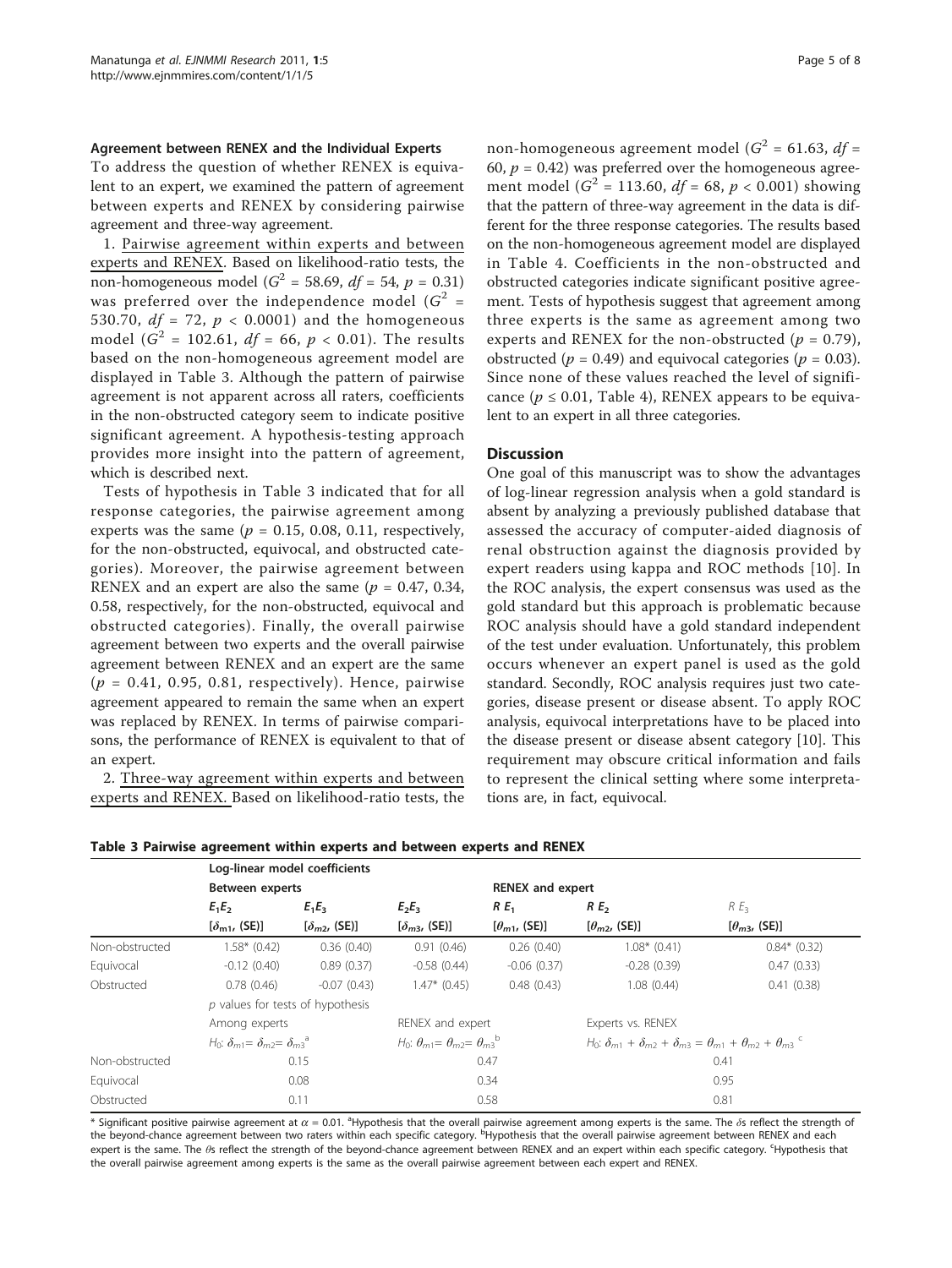<span id="page-5-0"></span>Table 4 Three-way agreement within experts and between experts and RENEX

| Log-linear model coefficients |                |                                                                                                                            |                                          |            |  |  |
|-------------------------------|----------------|----------------------------------------------------------------------------------------------------------------------------|------------------------------------------|------------|--|--|
| Response category             |                | Experts RENEX and experts                                                                                                  |                                          |            |  |  |
|                               | $E_1E_2E_3$    | $E_1E_2R$                                                                                                                  | $E_1E_3R$                                | $E_2E_3R$  |  |  |
|                               |                | $[\delta_{m_l}(\textsf{SE})] = [\delta_{m1_l}(\textsf{SE})] = [\delta_{m2_l}(\textsf{SE})] = [\delta_{m3_l}(\textsf{SE})]$ |                                          |            |  |  |
| Non-obstructed                | $0.82*$ (0.29) |                                                                                                                            | $0.98*$ $(0.30)$ $0.60$ $(0.38)$         | 0.60(0.38) |  |  |
| Equivocal                     | 0.64(0.28)     |                                                                                                                            | $-0.34(0.37)$ $0.32(0.28)$ $-0.21(0.34)$ |            |  |  |
| Obstructed                    |                | $0.08(0.97)$ $1.48*(0.42)$ $-0.45(0.98)$ $1.89*(0.35)$                                                                     |                                          |            |  |  |
|                               |                |                                                                                                                            | $p$ values for tests of hypothesis       |            |  |  |
|                               |                | $H_0$ : $\delta_m = 1/3 \left[ \theta_{m1} + \theta_{m2} + \theta_{m3} \right]$ <sup>a</sup>                               |                                          |            |  |  |
| Non-obstructed                | 0.79           |                                                                                                                            |                                          |            |  |  |
| Equivocal                     |                |                                                                                                                            | 0.03                                     |            |  |  |
| Obstructed                    |                | 0.49                                                                                                                       |                                          |            |  |  |

\* Significant positive three-way agreement at  $\alpha$  = 0.01. <sup>a</sup> Tests the hypothesis that the overall three-way agreement among experts is the same as the overall three-way agreement between RENEX and any two experts

An alternative to ROC analysis is kappa analysis. The weighted kappa statistic between RENEX and expert consensus readings was 0.72 which indicated good agreement between RENEX and experts [[10](#page-7-0)]. The weighted kappa coefficients between each pair of experts and between RENEX and each expert also ranged from 0.61 to 0.73 [[10\]](#page-7-0); this close agreement of kappa coefficients suggested that RENEX was performing similarly to an expert. However, kappa analysis does not provide a framework for evaluating the pattern of agreement across different categories. In our analysis, we found that RENEX has better agreement with consensus and experts in obstructed and non-obstructed categories, but not in the equivocal category.

Log-linear models [[16\]](#page-7-0) can establish the general pattern and magnitude of agreement which provides valuable information for improving the reliability of a computeraided diagnosis system. In a log-linear framework, agreement is specified by two components: one represents the effect of chance and the other represents the effect of rater agreement beyond chance. Compared to a summary statistic like kappa, log-linear models provide a straightforward test of the magnitude of the difference in agreement and also provide more information about agreement such as the structure and pattern of the agreement across categories.

For example, a kappa of 0.72 only gives us a sense that RENEX agrees well with consensus, but it is hard to say whether the agreement is high in all three reading categories (obstructed, equivocal or non-obstructed) or exists only in some categories. Log-linear modeling shows us that the overall agreement between RENEX and consensus across the reading categories exists beyond chance  $(p < 0.001)$ . Furthermore, the significance tests under a non-homogeneous agreement model suggest that the beyond-chance agreement mainly comes from the ratings in non-obstructed and obstructed categories. To determine if a new diagnostic tool is "equivalent to" an expert, the advantage of log-linear models becomes more apparent since the agreement among various combinations of raters can be specified in one single model and can be tested directly in this context (Table 4). The results of significance tests led us to conclude that RENEX behaves equally to an expert in all reading categories.

## Conclusions

Log-linear modeling (1) provided more insight into the pattern and magnitude of inter-rater agreement than ROC and kappa analysis, (2) showed that RENEX performed as well as any expert reader particularly rating in obstructed and non-obstructed categories, and (3) should be considered when a gold standard is absent. This analysis provides additional evidence that the renal expert system (RENEX) interprets diuresis renography studies as well as human experts and has the potential to assist in the interpretation of diuresis renography studies.

## Appendix

#### Log-linear modeling

## Comparison of RENEX vs. consensus

Let  $u_{ij}$  be the expected cell count in a 3  $\times$  3 contingency table where the consensus reading falls in the ith category and the RENEX reading falls in the jth category (see Table [1](#page-2-0)). *u* represents the overall effect,  $u_i^C$  represents the effect due to the ith level of consensus, and  $u_j^R$  represents the effect due to the *j*th level of RENEX. Similar to the regression framework, a series of models is fitted to determine the pattern of agreement. The simplest model to start with is the independence model, which can be written as

$$
\log u_{ij} = u + u_i^C + u_j^R
$$

The next model to be considered is the homogeneous agreement model which assumes the same strength of agreement across the three reading categories. That is,

$$
\log u_{ij} = u + u_i^C + u_j^R + I\delta
$$

where  $I = 1$  if RENEX agrees with CONSENSUS and 0 otherwise. The parameter  $\delta$  indicates the beyond-chance homogeneous agreement. When  $\delta$  is zero, the homogeneous agreement model reduces to the independence model.

The third model to be considered is the non-homogeneous agreement model which assumes a different strength of agreement for different reading categories. That is,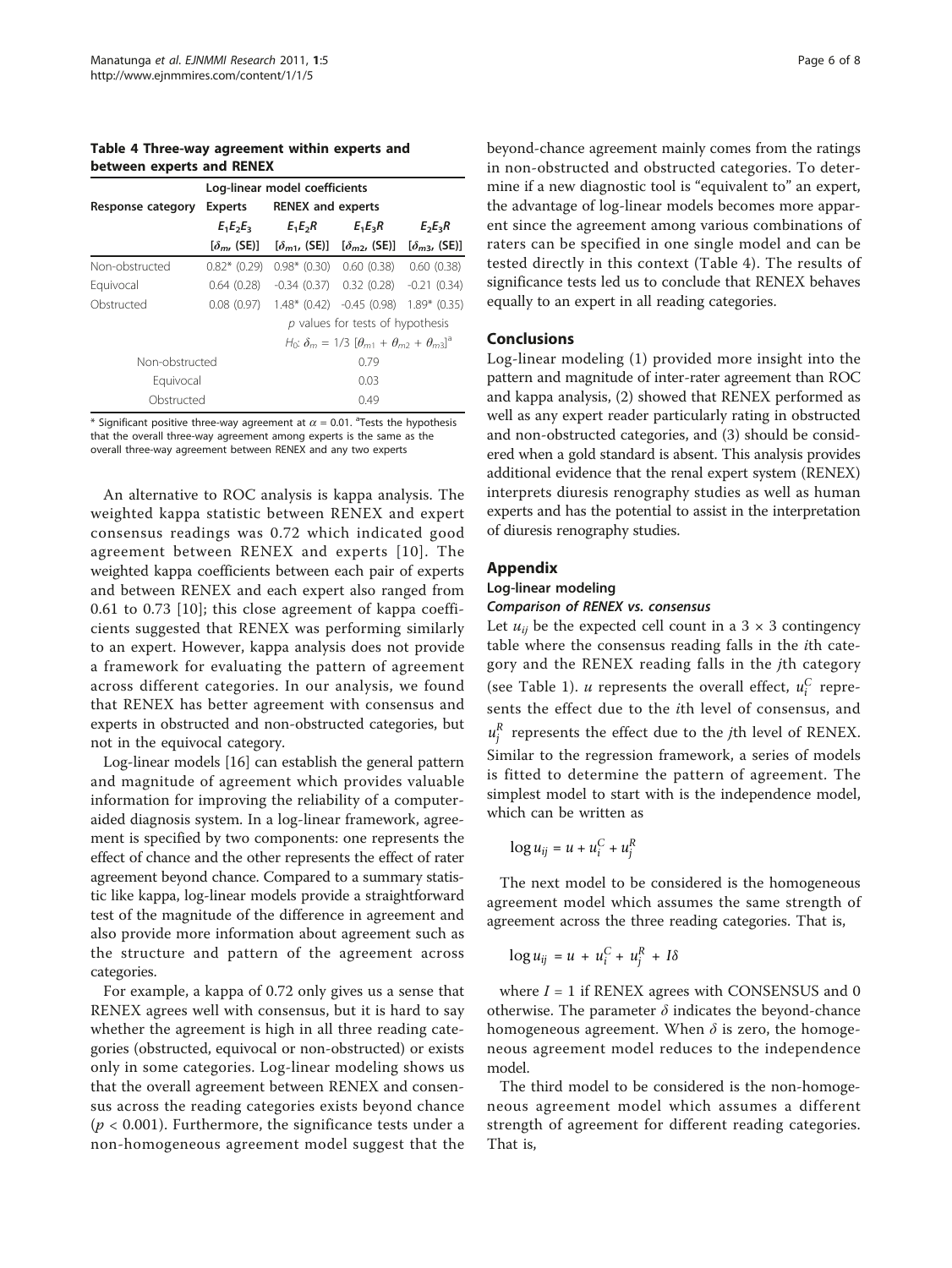<span id="page-6-0"></span>
$$
\log u_{ij} = u + u_i^C + u_j^R + I_1 \delta_1 + I_2 \delta_2 + I_3 \delta_3
$$

where  $I_1 = 1$  RENEX agrees with CONSENSUS on the first category and 0 otherwise;  $I_2 = 1$  RENEX agrees with CONSENSUS on the second category and 0 otherwise, and so on.

If the strength in agreement for different reading categories is the same, then  $\delta_1 = \delta_2 = \delta_3$ , and the non-homogeneous agreement model reduces to the homogeneous agreement model.

For our data, we fitted these three models using Proc CATMOD in SAS software [[23](#page-7-0)]. For our data, the best model was the non-homogeneous model. Table [4](#page-5-0) shows the regression coefficients, standard errors, and p values.

#### Comparison of RENEX vs. individual expert readers

In the pairwise homogeneous agreement model, the agreement component assumes the equal strength of agreement between any pair of raters:

$$
\log u_{ijkl} = u + u_i^{E_1} + u_j^{E_2} + u_k^{E_3} + u_l^{R} + I_1 \delta_1 + I_2 \delta_2
$$
  
+  $I_3 \delta_3 + I_4 \theta_1 + I_5 \theta_2 + I_6 \theta_3$ 

The superscripts  $E_1$ ,  $E_2$ ,  $E_3$ , and R refer to the main effect of expert 1, expert 2, expert 3, and RENEX, respectively.  $I_1 = 1$  if experts 1 and 2 agree, 0 otherwise;  $I_2 = 1$  if experts 1 and 3 agree, 0 otherwise; and so on.

When  $\delta_1 = \delta_2 = \delta_3 = \theta_1 = \theta_2 = \theta_3 = 0$ , the homogeneous pairwise agreement reduces to the independence model. To determine whether RENEX is behaving similar to experts, we tested the null hypothesis: H<sub>0</sub>:  $\delta_1 + \delta_2 + \delta_3 =$  $\theta_1 + \theta_2 + \theta_3$ .

The next model to be considered was the non-homogeneous pairwise agreement model which permitted a different strength of agreement for different reading categories. That is,

$$
\log u_{ijkl} = u + u_i^{E_1} + u_j^{E_2} + u_k^{E_3} + u_l^{R} + \sum_{m=1}^{3} I_{m1} \delta_{m1} + I_{m2} \delta_{m2}
$$

$$
+ I_{m3} \delta_{m3} + I_{m4} \theta_{m1} + I_{m5} \theta_{m2} + I_{m6} \theta_{m3}
$$

 $I_{11} = 1$  if experts 1 and 2 agree on the first category, 0 otherwise;  $I_{12} = 1$  if experts 1 and 3 agree on the first category, 0 otherwise; and so on. Here, we were interested in testing the null hypotheses for the mth category:  $H_0$ :  $\delta_{m1} + \delta_{m2} + \delta_{m3} = \theta_{m1} + \theta_{m2} + \theta_{m3}$ .

The three-way agreement can be modeled in a similar way by appropriately changing the definitions of  $\delta s$  and  $\theta$ s to accommodate three-way agreement.

As before, we fit these models using Proc CATMOD in SAS software [[23](#page-7-0)]. For our data the best models were the non-homogeneous pairwise agreement model and the

non-homogeneous three-way agreement model. Table [4](#page-5-0) shows the regression coefficients, standard errors, and  $p$ values.

#### Abbreviations

ROC: receiver operating characteristic; CAD: computer-aided diagnosis; df: degrees of freedom; SD: standard deviation.

#### Acknowledgements

This work was supported by a National Institute of Health grant, RO1- EB008838, funded from the National Institute of Biomedical Imaging and BioEngineering and from the National Institute of Diabetes and Digestive and Kidney Diseases and a URC grant from Emory University. We would also like to thank Eva V. Dubovsky, MD, PhD and Raghuveer Halkar, MD for serving as expert readers and Russell Folks, CNMT for his assistance in the acquisition and organization of the data.

#### Author details

<sup>1</sup>Department of Biostatistics and Bioinformatics, Emory University School of Public Health, 1364 Clifton Road NE, Atlanta, GA 30322, USA <sup>2</sup>Department of Radiology and Imaging Sciences, Emory University School of Medicine, 1364 Clifton Road NE, Atlanta, GA 30322, USA

#### Authors' contributions

AM and JNGB designed the log-linear model, conducted the statistical analysis, wrote the appendix, and assisted in writing the manuscript. ATT designed the project, wrote the first draft of the manuscript, critically reviewed the data and completed the final version of the manuscript following input from AM and JNGB.

#### Authors' information

AM is Professor of Biostatistics and Bioinformatics, Rollins School of Public Health, Emory University; JNGB is Research Associate Professor in the Department of Biostatistics and Bioinformatics, Rollins School of Public Health, Emory University; ATT is Professor of Radiology, Emory University School of Medicine, Atanta, GA, USA.

#### Competing interests

ATT receives royalties from the sale of the application software QuantEM™ related to the research described in this article. The terms of this arrangement have been reviewed and approved by Emory University in accordance with its conflict-of-interest practice. ATT used to consult for Mallinckrodt, Inc (now Covidien); he has not consulted for the past 3 years.

#### Received: 25 March 2011 Accepted: 20 June 2011 Published: 20 June 2011

#### References

- Li F, Engleman R, Metz CE, Doi K, MacMahon H: [Lung cancers missed on](http://www.ncbi.nlm.nih.gov/pubmed/18096539?dopt=Abstract) [chest radiographs: Results obtained with a commercial computer-aided](http://www.ncbi.nlm.nih.gov/pubmed/18096539?dopt=Abstract) [detection program.](http://www.ncbi.nlm.nih.gov/pubmed/18096539?dopt=Abstract) Radiology 2008, 246:273-280.
- 2. Taylor SA, Charmin SC, Lefere P, McFarland EG, Paulson EK, Yee J, Aslam R, Barlow JM, Gupta A, Kim DH, Miller CM, Halligan S: [CT Colonography:](http://www.ncbi.nlm.nih.gov/pubmed/18094263?dopt=Abstract) [Investigation of the optimum reader paradigm by using computer-aided](http://www.ncbi.nlm.nih.gov/pubmed/18094263?dopt=Abstract) [detection software.](http://www.ncbi.nlm.nih.gov/pubmed/18094263?dopt=Abstract) Radiology 2008, 246:463-471.
- 3. Iglehart J: The new era of medical imaging-progress and pitfalls.  $N$  Eng J Med 2006, 354:2822-2828.
- 4. In IMV Medical information division: 2003 nuclear medicine census market summary report. Volume IV. IMV Limited, Des Plaines, IL; 2003:7-11.
- 5. Hunsche A: A value of quantitative data in the interpretation of diuresis renography for suspected urinary tract obstruction. Ph D thesis Federal University of Rio Grande o Sul, Porto Alegre, Rio Grande o Sul; 2006.
- 6. Kupinski MA, Hoppin JW, Clarkson E, Barrett HH, Kastis GA: [Estimation in](http://www.ncbi.nlm.nih.gov/pubmed/11887945?dopt=Abstract) [medical imaging without a gold standard.](http://www.ncbi.nlm.nih.gov/pubmed/11887945?dopt=Abstract) Academic Radiology 2002, 9:290-297.
- 7. Kundel HL, Polansky M: [Mixture distribution and receiver operating](http://www.ncbi.nlm.nih.gov/pubmed/9040863?dopt=Abstract) [characteristic analysis of bedside chest imaging with screen-film and](http://www.ncbi.nlm.nih.gov/pubmed/9040863?dopt=Abstract) [computed radiology.](http://www.ncbi.nlm.nih.gov/pubmed/9040863?dopt=Abstract) Acad Radiol 1997, 4:1-7.